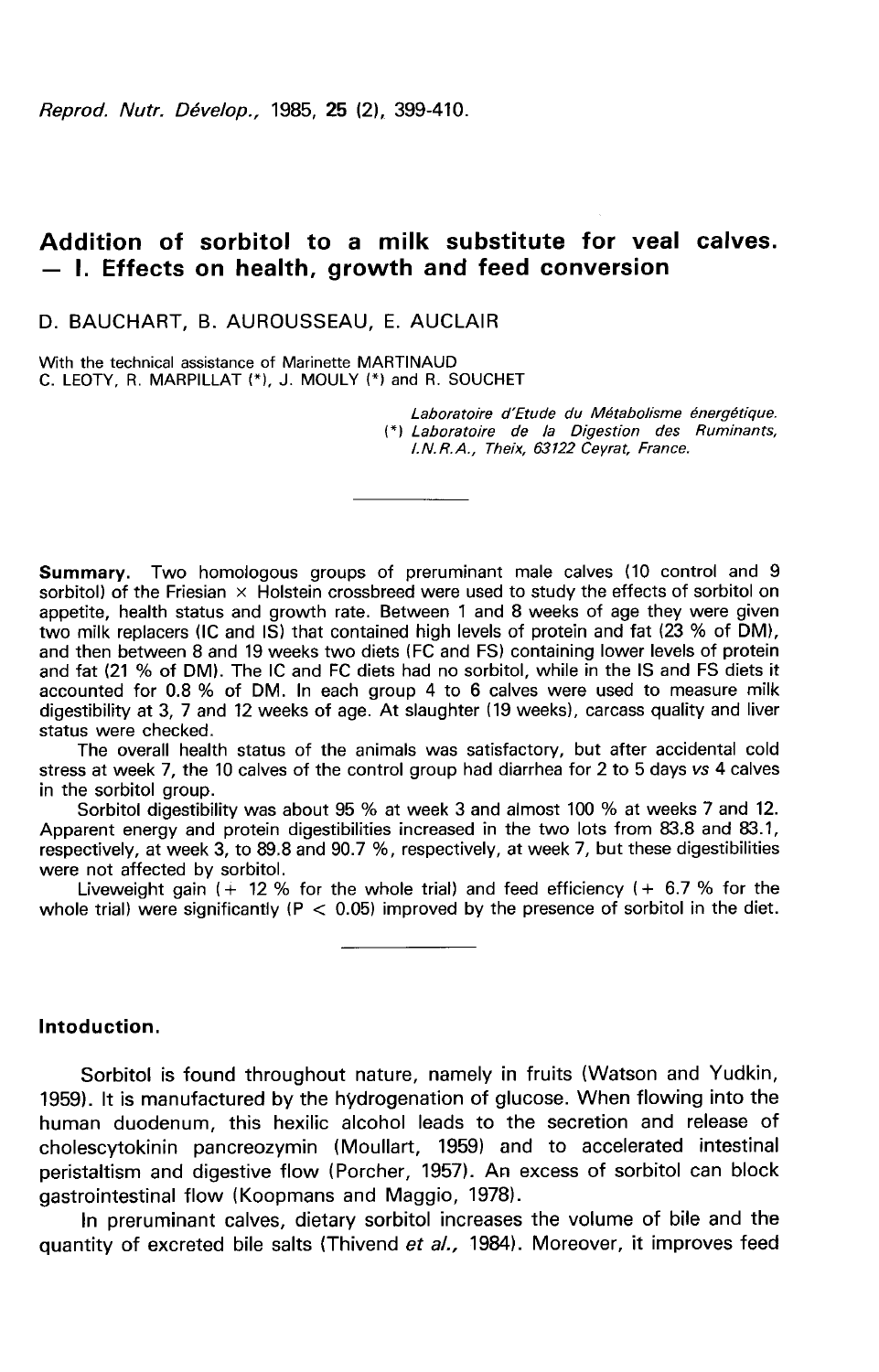intake and the feed conversion ratio from birth to 3 weeks in calves given milk (75 % of food dry matter) and a concentrate (Daniels et al., 1981) or between the ages of 8 to 16 weeks in preruminant calves (Thivend, 1982). Thivend attributed the effect of sorbitol to the increased capacity of calves to deal with the fatigue caused by a high lipid intake. As in man, sorbitol could have a favorable effect on liver metabolism (Hoshi, 1963).

Owing to its effects on the digestive process and liver metabolism, sorbitol might solve two major problems one has to deal with in veal calf husbandry : limited lipid digestion during the first neonatal weeks and the risk of health disorders and stunted growth at the end of the fattening period due to high lipid intake.

The aim of this work was to study the effect of sorbitol intake on the digestion of the main constituents of milk and on daily liveweight gain and feed efficiency. The metabolic effects of dietary sorbitol will be presented separately (Bauchart et al., 1985).

# Material and methods.

Animals and diets. - Nineteen crossbred Friesian-Holstein male calves received colostrum during the first 6 h after birth ; they were divided into two groups according to age, birthweight, hematocrit and blood immunoglobulin level. From neonatal day 7 onwards, 10 calves received the control diets and 9 the experimental diets supplemented with 0.8 % sorbitol. They were housed on a litter of wood shavings in an air-conditioned shed (average temperature : 20  $^{\circ}$ C ; hygrometric level : 80 %) and kept chained.

Milk replacers were bucket-fed in two equal meals per day at 8 a.m. and 4 p.m. From day 8 onwards the Sunday evening meal was omitted.

From the start of the experiment and until the calves were 8 weeks old, they received two diets (IC = initial control ; IS = initial sorbitol) with a high lipid content (23 %). Afterwards and until they were 19 weeks old, they were fed two diets (FC = finishing control ; FS = finishing sorbitol) with a lower lipid content (21 %) in order to allow a higher feeding schedule and a more rapid growth rate in older calves. Details of the ingredient mixture used in the four diets are given in table 1.

The daily rations of the milk replacer, more similar in both groups and on a dry-matter basis, amounted to about 1.8 to 2.1 % of liveweight, and the liquid feeding scheme varied with animal liveweight throughout the experiment according to the recommendations of Toullec et al. (1978).

Ration and refusal weights were carefully recorded at every meal. The variations of feed intake with calf age are shown in figure 1. The calves were weighed on arrival in the shed and then at 2 p.m. every Friday afternoon up to the end of the experiment.

They were slaughtered at 19 weeks of age, and body weight and fattening, color and carcass conformation scores were assessed as well as the weight, color and general aspect of the liver.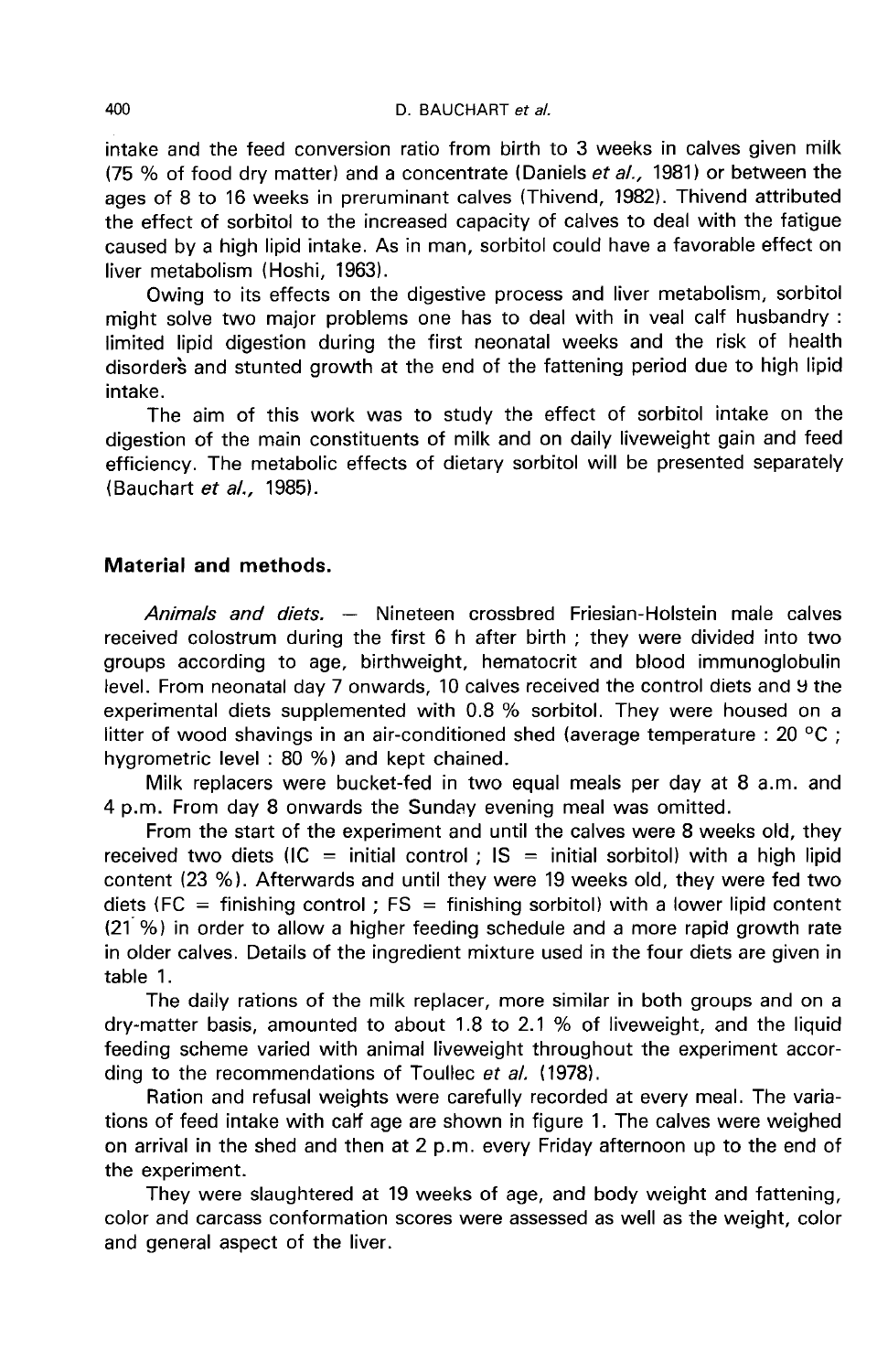### TABLE 1

| Diet                              | Initial      |               | Finishing    |               |
|-----------------------------------|--------------|---------------|--------------|---------------|
|                                   | Control (IC) | Sorbitol (IS) | Control (FC) | Sorbitol (FS) |
| Constituents (%)                  |              |               |              |               |
| Spray-dried skim milk powder      | 68           | 68            | 60           | 60            |
| Spray-dried whey powder           |              |               | 10           | 10            |
| Tallow                            | 23           | 23            | 21           | 21            |
| Maize starch (Amidor D (*))       | 6.8          | 6.0           | 6.8          | 6.0           |
| Dicalcium phosphate               | 0            | 0.8           | 0            | 0.8           |
| Mineral and vitamin mixture       | 1.0          | 1.0           | 1.0          | 1.0           |
|                                   | 1.2          | 1.2           | 1.2          | 1.2           |
| Chemical composition              |              |               |              |               |
| Lipids (% DM)                     | 23.0         | 23.0          | 21.0         | 21.0          |
| Protein ( $N \times 6.25$ : % DM) | 22.8         | 22.7          | 21.5         | 21.3          |
| Sorbitol (% DM)                   | 0            | 0.8           | 0            | 0.8           |
| Gross energy (kcal/g DM)          | 5.182        | 5.148         | 4.994        | 4.996         |

Composition of the milk substitutes.

(\*) Roquette Frères Society, 62136 Lestrem, France.



FIG. 1. - Intake (kg DM/day) of control and sorbitol milk substitute in veal calves during weeks 2 to 19 of age (mean  $\pm$  SD).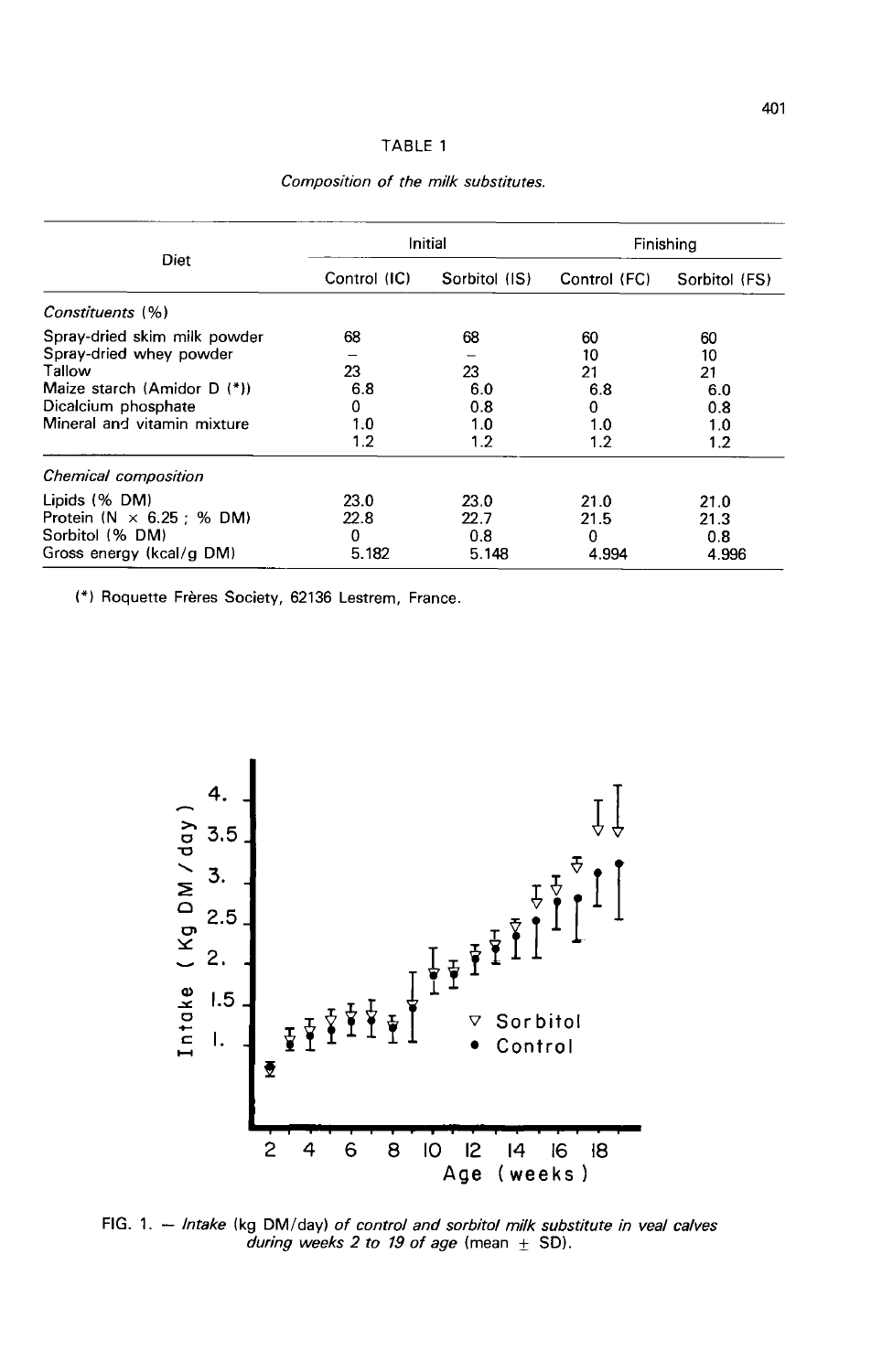#### D. BAUCHART et al.

Digestibility studies.  $-$  The apparent digestibility of the main constituents of the ration was obtained for 4 to 6 calves (table 5) in each group by collecting all the faeces in plastic bags fitted on the calves with a harness. The faeces were collected for 5 consecutive days at the ages of 3, 7 and 12 weeks. The samples (milk substitute and faeces) were treated and the dry matter (DM), organic matter (OM), protein ( $N \times 6.25$ ) and gross energy (GE) analysed as described by Vermorel et al. (1973). The lipid content of the milk substitutes was measured according to the Folch method (Folch, Lees and Sloane-Stanley, 1957), but for the faeces it was estimated from the energy and protein contents since faecal lactose (Besle, Lassalas and Thivend, 1983) and starch (Thivend, 1979) are very low. Sorbitol was determined in aqueous extracts by colorometry after enzymatic action (sorbitol dehydrogenase, Boehringer).

# Results.

Health and milk substitute intake. - Throughout the experiment, calf health was good and only a few cases of diarrhoea were observed. Moreover, the frequency of diarrhoea was lower ( $P < 0.05$ ) in the sorbitol than in the control (0.55 vs 2.3 days of diarrhoea per animal) group (table 2). Following accidental cold stress when they were 7 weeks old, the 10 calves of the control group had diarrhoea but only 4 in the sorbitol group were afflicted. Similarly, during week 14, 7 calves of the control group and only 1 calf of the sorbitol group suffered from diarrhoea. Most of the animals were only slightly affected since the symptoms disappeared after a single day of vitamin B12-methionine treatment and after a rehydrating agent was given in 3 cases.

Two instances of pulmonary infection were observed in each group. They disappeared within 3 days after treatment with an antibiotic (Histabiozone). Finally, two cases of severe arthritis were observed in the control group but none in the sorbitol group. Even though this infection persisted for several weeks, it did not have any effect on food intake.

The frequency of refusals and the amount of milk refused for the entire experiment were about three times higher in the control than in the sorbitol group ( $P <$ 0.05). They were also higher in the first part of the experiment when the calves were offered milk replacers IC and IS characterized by a high lipid content (table 2).

Apparent digestibility (D) of ration constituents.  $-$  There were no significant differences in apparent digestibility of the diet constituents (DM, OM, protein, lipid) between the two groups at any of the three age periods (table 3). Protein and lipid apparent digestibilities rose by about 9.1 and 6.5 points, respectively, between weeks 3 and 12 and were 91.6 and 90.5 %, repectively, at that time (table 3).

Standard errors were high at 3 weeks and dropped at 7 and 12 weeks. In other respects, the standard errors were lower in the sorbitol than in the control group during all three periods (table 3).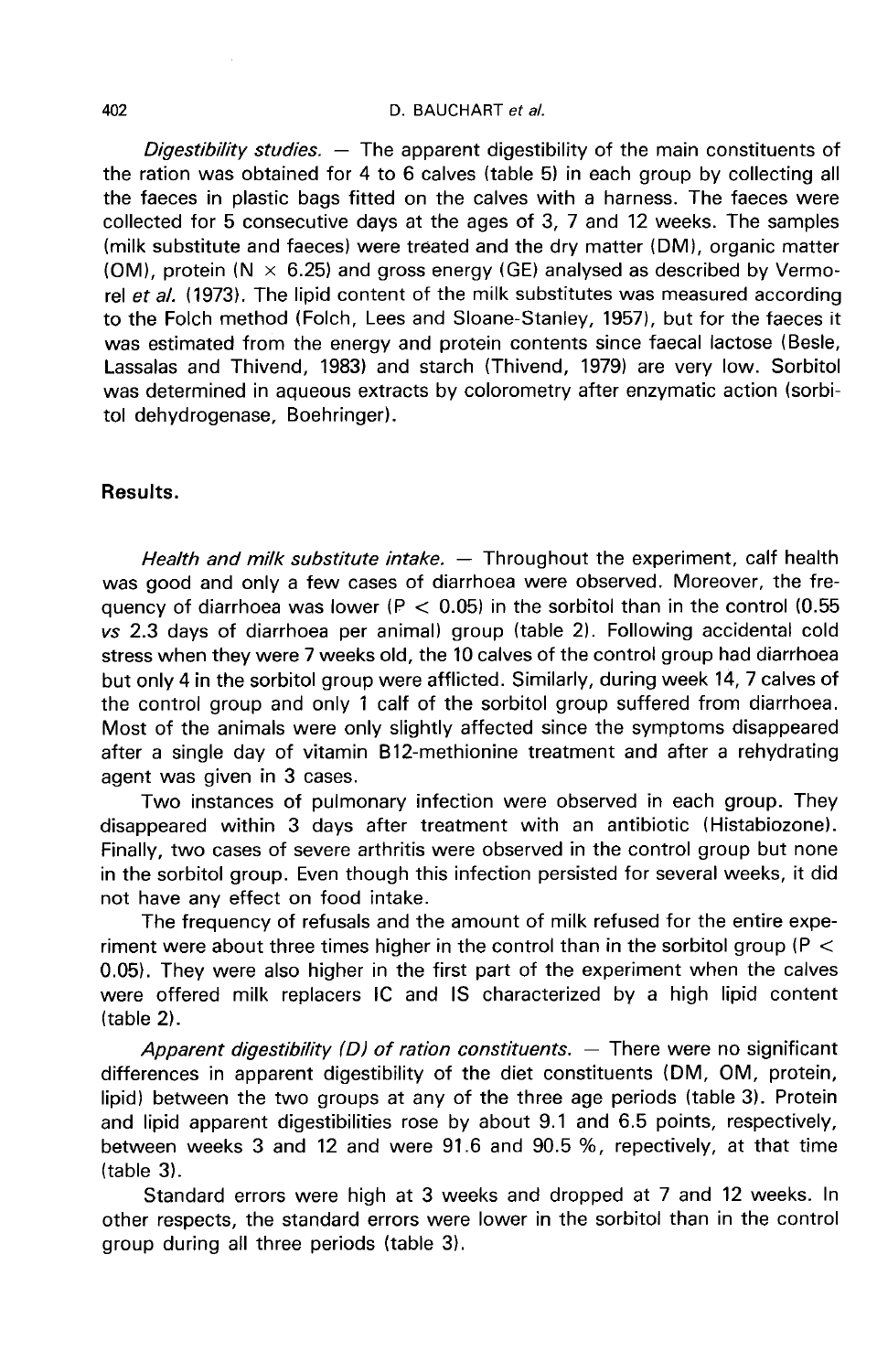|                          | Frequency of diarrhoea (days/animal) a <i>nd milk refusal frequency</i> (cases/week/animal) and quantity (% of offered DM) (mean ± standard deviation) <i>in veal</i><br>calves fed control in = 10) or sorbol (n = 10) or sorbitol (n = 9) |                                      |                                       |                                           |                                            |                                         |                                              |
|--------------------------|---------------------------------------------------------------------------------------------------------------------------------------------------------------------------------------------------------------------------------------------|--------------------------------------|---------------------------------------|-------------------------------------------|--------------------------------------------|-----------------------------------------|----------------------------------------------|
|                          |                                                                                                                                                                                                                                             |                                      |                                       |                                           | Refusal                                    |                                         |                                              |
| Diet                     | (for all the trial)<br>Diarrhoea                                                                                                                                                                                                            |                                      | Frequency                             |                                           |                                            | Quantity                                |                                              |
|                          |                                                                                                                                                                                                                                             |                                      | Initial Diet                          | Finishing diet                            | Initial diet                               |                                         | Finishing diet                               |
| Control                  | $\frac{1}{1}$<br>$\pm$<br>2.3                                                                                                                                                                                                               |                                      | $1.20 \pm 0.1^a$                      | 0.1c<br>$\ddot{+}$<br>$\frac{6}{1}$       | $\ddot{+}$<br>42                           | 37                                      | $\frac{6}{3}$<br>$\ddot{+}$<br>$\frac{5}{1}$ |
| Sorbitol                 | $\frac{0}{1}$<br>$+1$<br>$\frac{6}{1}$                                                                                                                                                                                                      | $\overline{a}$                       | $\pm 0.4^{\text{b}}$                  | 0.1 <sup>d</sup><br>$+1$<br>$\frac{2}{3}$ | $\ddot{}$<br>$\frac{5}{1}$                 | $\overline{1}$                          | 0.7<br>$+1$<br>$\frac{8}{1}$                 |
| a, b, c, d : significant | differences, $P < 0.05$ (a, b) and $P < 0.01$ (c, d).                                                                                                                                                                                       |                                      |                                       |                                           |                                            |                                         |                                              |
|                          |                                                                                                                                                                                                                                             |                                      | TABLE <sub>3</sub>                    |                                           |                                            |                                         |                                              |
|                          | variations in digestibility of main diet constituents in dairy calves fed a control or sorbitol milk substitute<br>Age                                                                                                                      |                                      | (means $\pm$ standard deviations)     |                                           |                                            |                                         |                                              |
|                          |                                                                                                                                                                                                                                             |                                      |                                       | Digestibility (%)                         |                                            |                                         |                                              |
| Age<br>Animal            | Diet                                                                                                                                                                                                                                        | Dry matter                           | Organic matter                        | Energy                                    | $(N \times 6.25)$<br>Proteins              | Lipids                                  | Sorbitol                                     |
|                          | Control                                                                                                                                                                                                                                     | 6.6<br>$\ddot{}$<br>86.2             | 6.3<br>$+1$<br>87.0                   | 8.9<br>$+$ i<br>83.1                      | $\frac{0}{8}$<br>$\ddot{+}$<br>.<br>თ<br>თ | ್ಯ<br>$+$<br>83                         | 1                                            |
| 3 weeks                  | $\begin{array}{l} \mathsf{(n=6)} \\ \mathsf{Sorbiod} \\ \mathsf{Sorbiod} \\ \mathsf{in} \end{array}$                                                                                                                                        | 3.9<br>$\ddot{+}$<br>87.6            | 3.8<br>$+1$<br>88.2                   | 5.9<br>$+$<br>84.6                        | 4.2<br>$+1$<br>84.5                        | 6.5<br>$+1$<br>84.7                     | 29.0<br>$\ddot{+}$<br>84.2                   |
|                          | Control                                                                                                                                                                                                                                     | 33<br>$\overline{+}$<br>91.7         | 3.8<br>$+$<br>92.4                    | 5.2<br>$\pm$<br>$\overline{5}$            | 4.4<br>$\pm$<br>90.5                       | بما<br>م<br>$\ddot{+}$<br>$\frac{0}{8}$ | I                                            |
| 7 weeks                  | $(n = 4)$<br>Sorbitol<br>$0 = 6$                                                                                                                                                                                                            | 2.9<br>$+$<br>88.9                   | $\overline{2.1}$<br>$\ddot{}$<br>89.8 | 33<br>$+1$<br>$\overline{87.1}$           | 2.7<br>$+1$<br>89.2                        | 4.3<br>$+1$<br>86.5                     | $\overline{c}$<br>$+$<br>99.9                |
|                          | Control                                                                                                                                                                                                                                     | $\ddot{ }$<br>$\overline{+}$<br>92.1 | 1.4<br>$\overline{+}$<br>92.5         | H<br>$+$<br>91 5                          | $\frac{1}{1}$<br>$+$<br>91.8               | 2.6<br>$+$<br>90.7                      | I                                            |
| 12 weeks                 | Sorbitol<br>$(n = 6)$<br>$(n = 5)$                                                                                                                                                                                                          | $91.3 \pm 1.2$                       | $\pm$ 1.3<br>91.6                     | $90.7 \pm 1.4$                            | $\overline{0}$<br>$+$<br>91.5              | $\frac{5}{1}$<br>$+1$<br>90.4           | $\overline{\phantom{0}}$<br>$+$<br>99.9      |

TABLE 2

403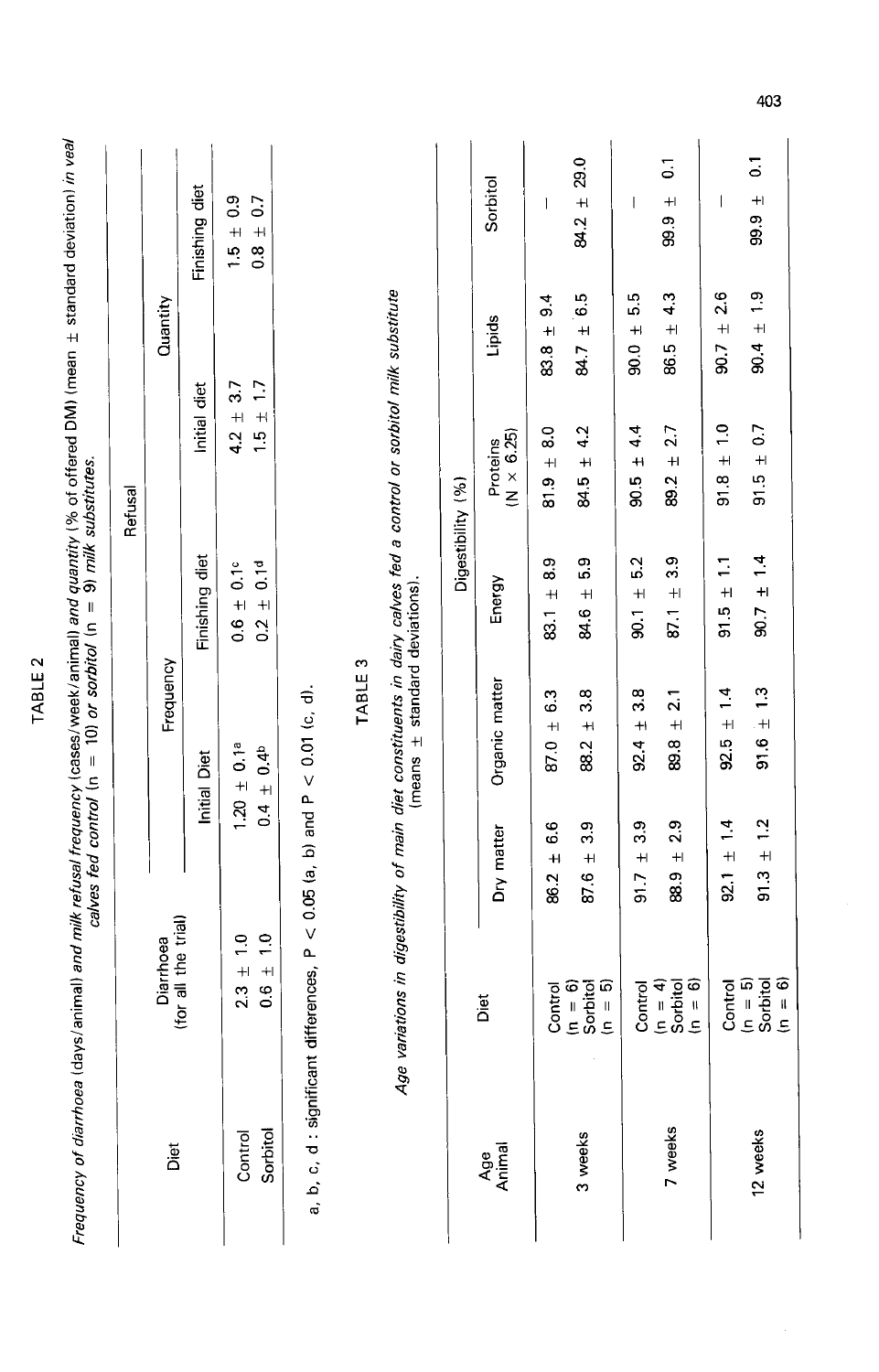| Diet                                                          |                                   | $(n = 10)$<br>Control        |                     |                                  | $\frac{1}{2}$<br>Sorbitol | த                                            |
|---------------------------------------------------------------|-----------------------------------|------------------------------|---------------------|----------------------------------|---------------------------|----------------------------------------------|
|                                                               | Initial                           |                              | Finishing           | Initial                          |                           | Finishing                                    |
| Period = age of the calves (weeks)                            | $2 - 8$                           | $9 - 14$                     | $15 - 19$           | $2 - 8$                          | $9 - 14$                  | $15 - 19$                                    |
| Beginning of trial<br>End of trial<br>Liveweight (kg)         | $43.5 \pm 6.2$<br>75.0 $\pm$ 10.5 | $129.7 \pm 14.8$             | $181.7 \pm 18.6$    | 44.1 $\pm$ 4.1<br>81.6 $\pm$ 5.3 | $139.7 \pm 6.9$           | $198.6 \pm 11.3$<br>$\overline{\phantom{a}}$ |
| Age at slaughter (days)                                       |                                   |                              | $131.4 \pm 2.4$     |                                  | $130.9 \pm 1.7$           |                                              |
| Liveweight gain (g/day)<br>By period                          | 643 $\pm$ 135ª                    | $1,295 \pm 140^{\circ}$      | $1,586 \pm 284^d$   | $766 \pm 92^{b}$                 | $1,373 + 95^{\circ}$      | $1,811 \pm 188$ d                            |
| For the entire trial                                          |                                   | $1,110 \pm 142$ <sup>a</sup> |                     |                                  | $1,245 \pm 35^{b}$        |                                              |
| Feed efficiency (kg feed)<br>kg liveweight gain)<br>By period | $1.854 \pm 0.3259$                | $1.545 \pm 0.109$ c          | $1.856 \pm 0.278$ a | $1.595 \pm 0.239$ c              | $1.505 \pm 0.116c$        | $1.754 \pm 0.156$ <sup>a</sup>               |
| For the entire trial                                          |                                   | $1.718 \pm 0.1269$           |                     |                                  | $1.610 \pm 0.071^b$       |                                              |

Growth and feed conversion rates in veal calves given a control or sorbitol milk substitute (mean + standard deviation).

TABLE 4

404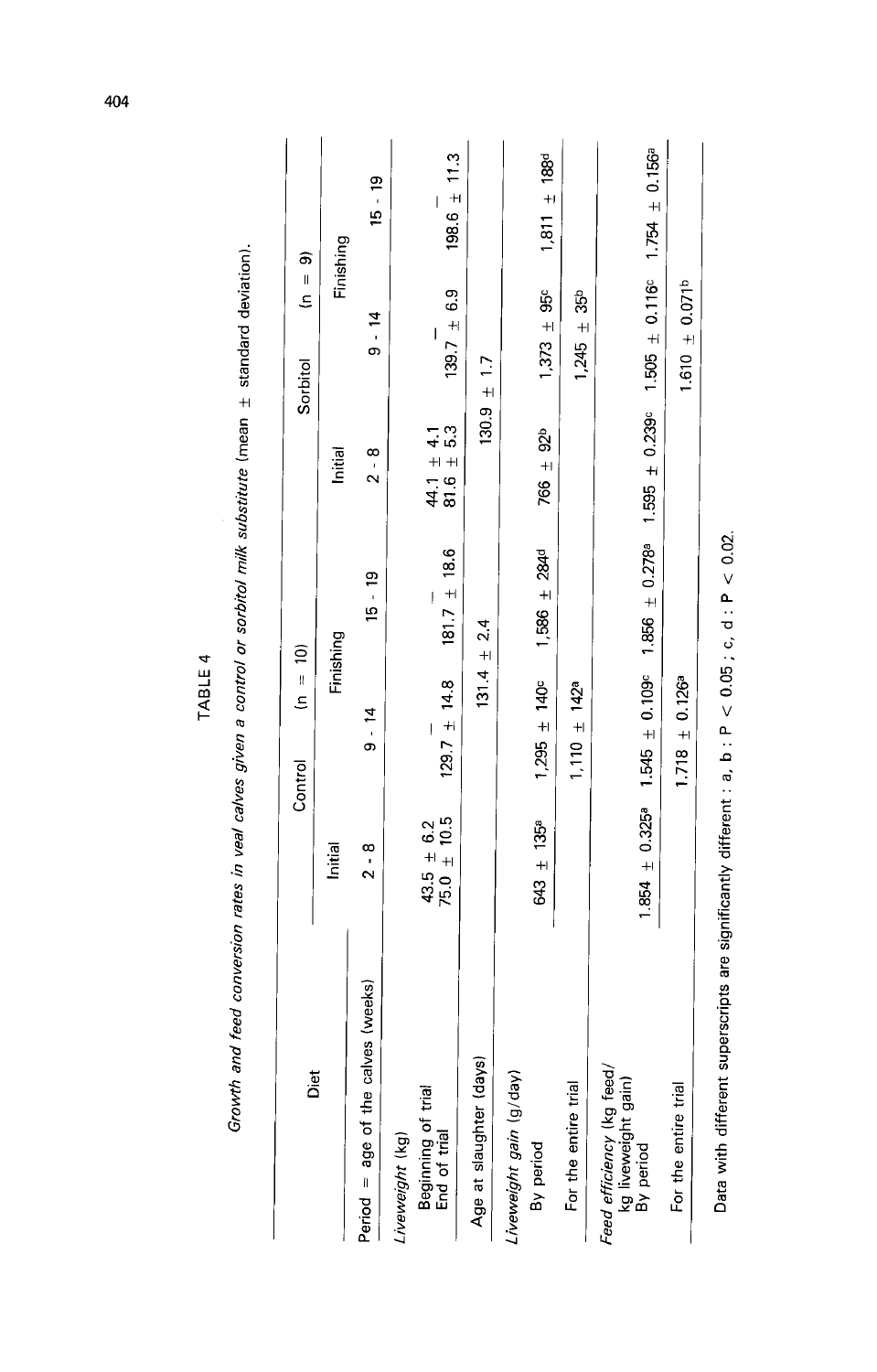Growth and feed efficiency.  $-$  The feeding scheme of this experiment allowed for very high daily liveweight gains (over 1100 g/d) during the entire experiment in both groups (table 4). The overall daily liveweight gain was 12.1 % higher (about 135  $q/d$ ; P < 0.05) for calves fed sorbitol. The differences between the two groups were particularly high during the first period of the experiment when the calves received a high-lipid milk substitute. During that time the daily liveweight gain was 19.1 % higher  $(+ 123 \text{ g/d})$  for calves fed sorbitol. Differences were found again during the last 5 weeks of the experiment with a 14.2 % higher daily liveweight gain  $(+ 225 g/d)$  for calves fed sorbitol. During that time milk substitute intake was very high (table 4).

In the control group, individual liveweights were highly dispersed from the first weeks onwards (fig. 2a) when the calves received the high-lipid diet (23 % of DM). In the sorbitol group, liveweight variations were more homogeneous (fig. 2b), the standard errors being on the whole twice lower than in the control group, as during weeks 8, 14 and 19 (table 4). At these three ages, mean liveweight was 8.8, 7.7 and 9.3 % higher, respectively, in the sorbitol group (table 4). first weeks onwards (fig. 2a) when the calves received the high-lipid diet (23 % of DM). In the sorbitol group, liveweight variations were more homogeneous (fig. 2b), the standard errors being on the whole twice lower tha

Feed efficiency, expressed as kg feed/kg liveweight gain, increased (P  $<$  0.02) in the calves fed sorbitol during the growth period but later on during the finishing period, sorbitol had no significant effects (table 4). During the whole trial sorbitol improved ( $P < 0.05$ ) feed efficiency by about 6.7 %.

Carcass and liver characteristics.  $-$  At slaughter, carcass weight was 7.3 % higher (non-significant) in the sorbitol group but there were no differences in color, conformation or fattening scores (table 5).

Sorbitol intake had no effect on the relative weight of the liver (% of calf liveweight) (table 5). The color of the liver did not differ from that of the control group livers. In both groups liver aspect and firmness were good (table 5).

|                       | Control               | Sorbitol        |
|-----------------------|-----------------------|-----------------|
| Carcass               |                       |                 |
| Weight (kg)           | $108.8 + 12.0$        | $116.7 + 7.7$   |
| Color $(1)$           | $2.10 + 0.32$         | $2.0 + 0.1$     |
| Conformation $(2)$    | $2.10 + 0.57$         | $2.11 \pm 0.33$ |
| Fattening score (3)   | $3.00 + 0.47$         | $3.00 \pm 0.01$ |
| Liver                 |                       |                 |
| Weight (kg)           | $3.89 + 0.50^{\circ}$ | $4.35 + 0.28b$  |
| Weight (% liveweight) | $2.10 + 0.25$         | $2.15 + 0.20$   |
| Color $(4)$           | $2.48 + 0.42$         | $2.11 + 0.59$   |
| Aspect $(5)$          | $3.10 + 0.99$         | $3.22 + 1.30$   |

#### **TABLE 5**

Carcass and liver characteristics of slaughtered veal calves fed a control or sorbitol milk substitute (mean  $+$  standard deviation).

(1) 1 : white : 4 : red. (2) 5 : better : 1 : passable. (3) 1 : lean : 5 : very fat. (4) 1 : very clear : 3 : red.  $(5)$  4 : turgid : 1 : flacid.

a, b : significant differences at  $P < 0.05$ .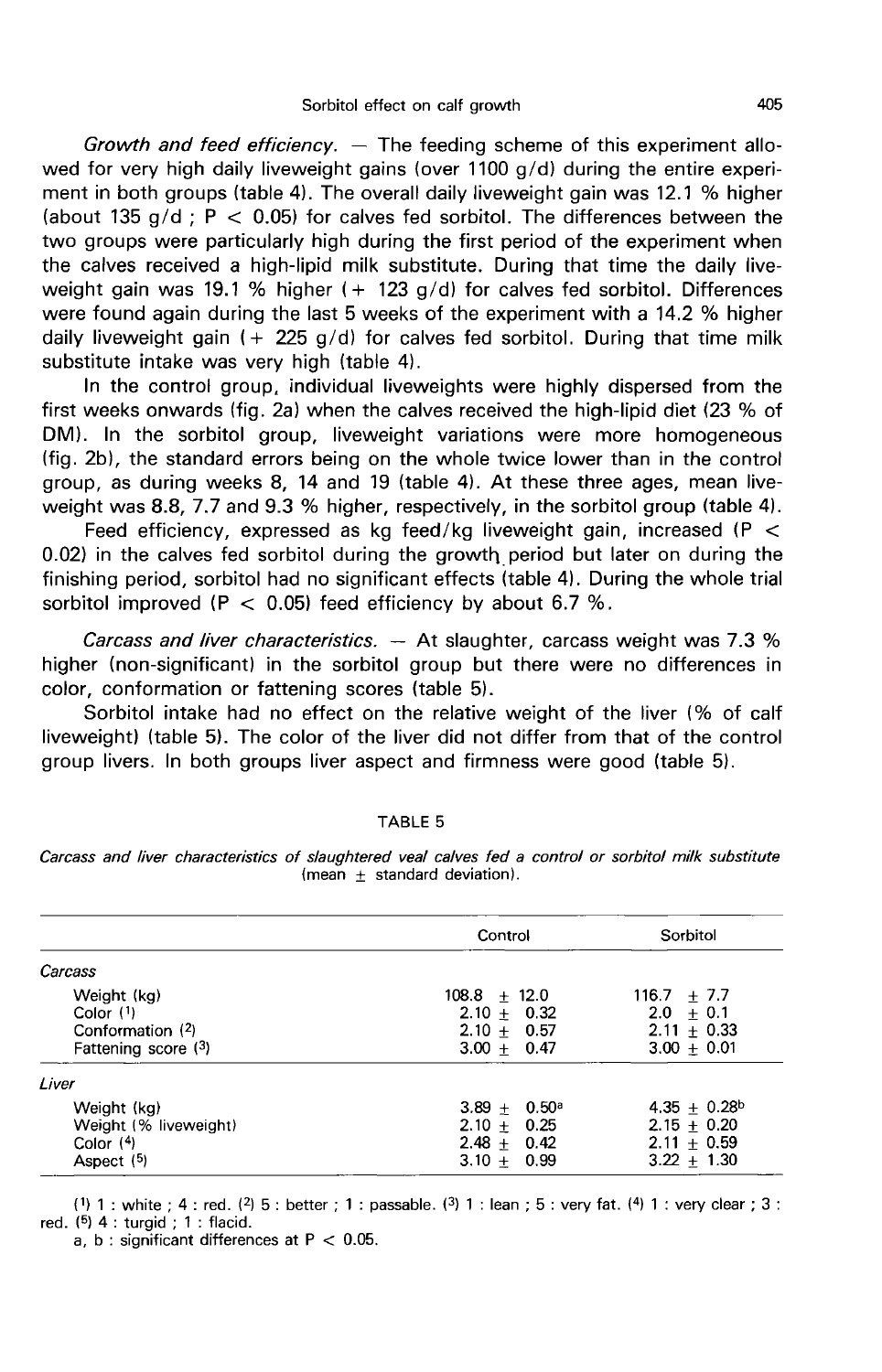



FIG. 2. - Age variations (weeks) in liveweight (kg) of veal calves fed a control (A) or sorbitol (B) milk substitute from birth to slaughter (19 weeks).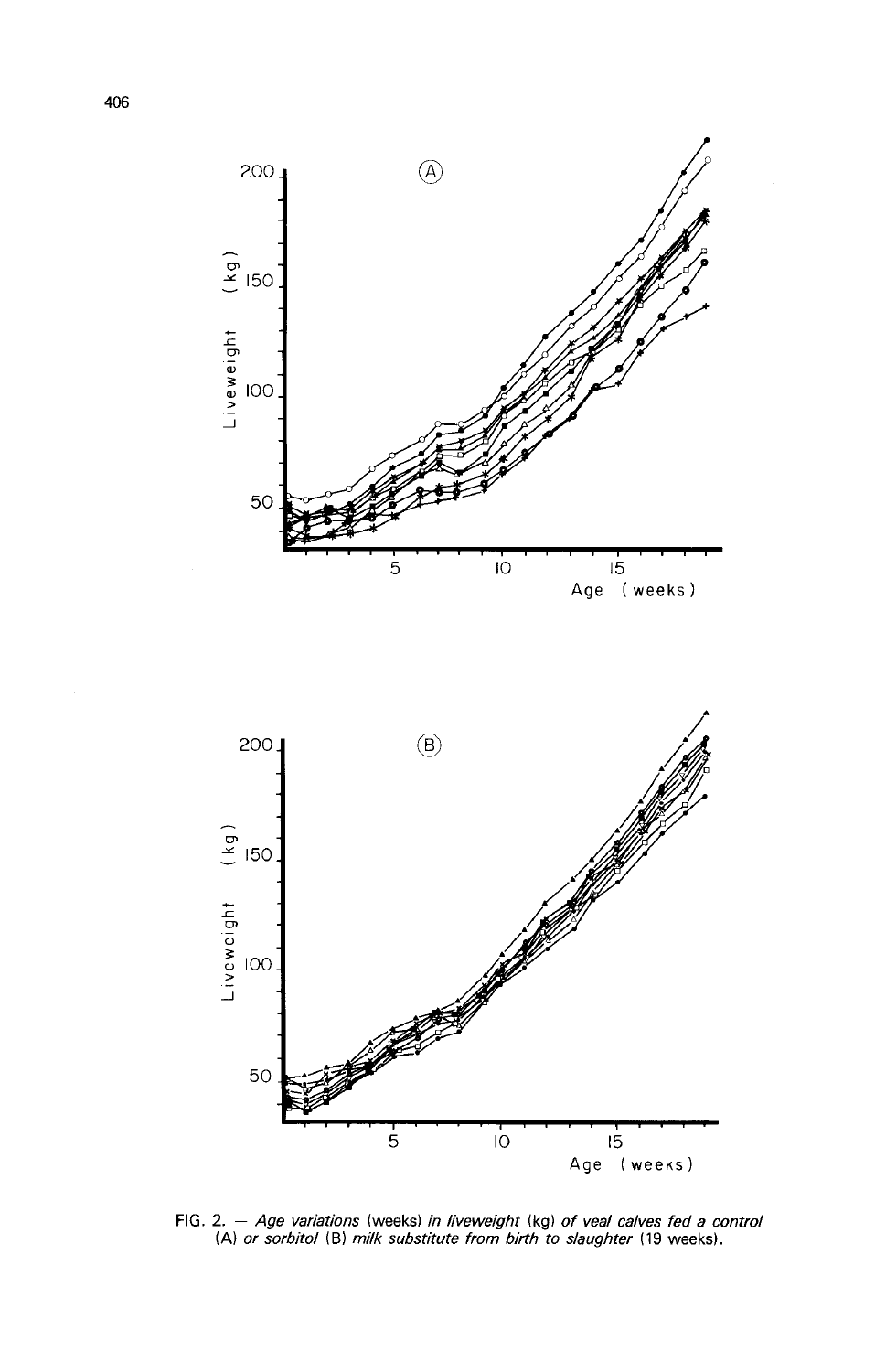## Discussion.

The intake of increasing amounts of sorbitol  $(6 \text{ to } 29 \text{ g/d})$  in the course of this experiment helped to keep the calves healthy and active. During the entire experiment, the sorbitol group was more resistant to illness (pulmonary infection, arthritis), digestive disorders (diarrhoea) and metabolic load excess owing to the high intake level.

Sorbitol had no effect on the digestibility of the main constituents of the diet, namely of lipids, at any age, although Thivend et al. (1984) showed that the intake of 0.1 g of sorbitol/day/kg liveweight led to increases in bile volume and the amount of bile salts excreted. The increase of bile salt secretion was perhaps insufficient in our trial with an intake of  $0.12 - 0.15$  g sorbitol/day/kg liveweight (Thivend et al., 1984), since Kussaibati and Leclercq (1984) failed to notice any increase in lipid digestibility with sorbitol in chicks. Improved lipid digestibility with both diets as the calves grew older was very likely due to the progressive maturation of the pancreas (Huber, Jacobson and Allen, 1961), permitting the pancreatic juice to play an increasing role.

In agreement with the results obtained by Thivend (1982), sorbitol significantly improved the liveweight gain of the calves throughout the entire trial. This effect was namely brought about during the initial period (2 to 8 weeks) when the calves received a high-lipid diet (23 % DM) and were given a high feeding level, two conditions believed to have an unfavorable influence on calf metabolism and health. The improved growth and feed efficiency in the calves receiving sorbitol at rates of 0.12 up to 0.15 g/day/kg liveweight during the initial period were not entirely due to results obtained in week 8. At this age, both groups were coldstressed accidentally, but the liveweight gain of the sorbitol group had been about 100 g per day higher than that of the control group during the first 7 weeks, and the sorbitol group withstood this stress better than the controls. Their refusal frequency and quantities were about three times lower.

According to Daniels et al. (1981), the effect of sorbitol on feed efficiency would be maximal at this age with a dose of 20 g/day (0.5 g/day/kg liveweight) but the risk of diarrhoea is increased. As a matter of fact, these disturbances could be due to the slow absorption of sorbitol, leading to increased osmotic pressure in the intestinal lumen, as in rats (Koopmans and Maggio, 1978).

During the fattening period, the intake of 11 to 30  $q/d$  (0.15  $q/d/kg$  liveweight) improved liveweight gain (NS) and feed efficiency. This could be the result of a lower feeding level between weeks 9 and 14 and a lower dietary lipid content (21 % DM). This lower feeding level led to the recovery and satisfactory growth observed in the control calves and allowed the trial to be continued, but the improving influence of sorbitol was not evident in such conditions. In the last period (weeks 15 to 19), the feeding level was increased again, leading to improvement in growth and feed efficiency of the calves receiving sorbitol. These results are similar to those obtained by Thivend (1982), but the effects are not significant due to the smaller number of animals used.

On the whole, the better results of calves fed sorbitol, paralleled by systematically lower standard errors, seemed to rely on the fact that some of the control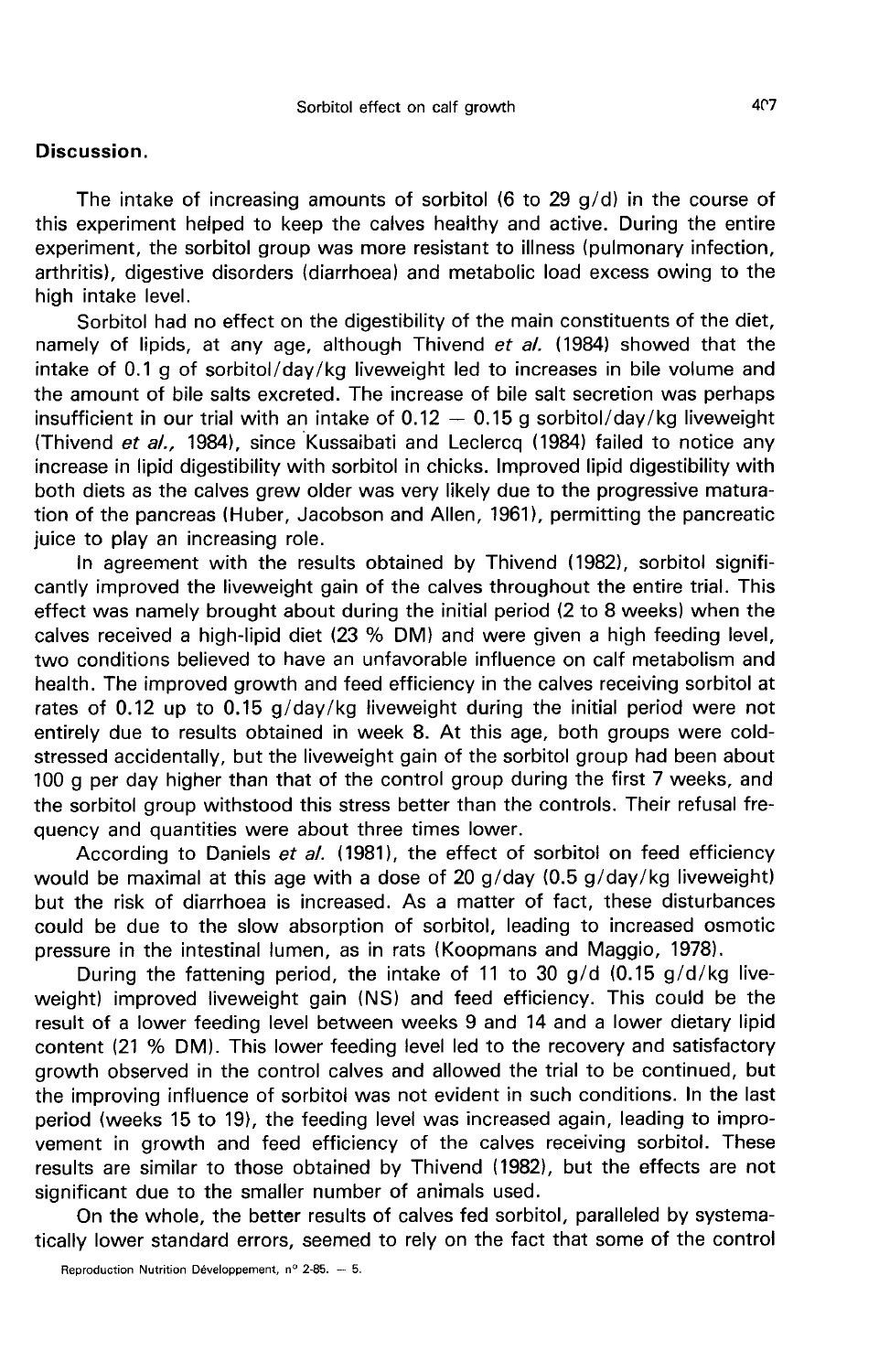#### D. BAUCHART et al.

calves would have been unable to tolerate the high feeding level offered due to some weakness in their organism ; as in animals under nutrition stress, this would have led to a lower protein anabolism (Waterlow, Garlick and Millward, 1978) and then to decreased liveweight gain and feed efficiency.

# Conclusion.

The addition of sorbitol to a milk substitute improves the liveweight gain and feed efficiency of calves and protects them from many harmful effects of nutritional and environmental stress. The results of sorbitol intake are not related to improved feed digestibility (already high in the control group) but to improved feed efficiency which, without sorbitol, is considerably lower with overfeeding (namely excessive lipid intake) or during other situations of stress or fatigue to the organism. The lower standard errors of calves receiving sorbitol underline the protective and regulating influence of sorbitol on the functions of the organism and show it to be a safeguard in animal rearing.

The effects of sorbitol are evident at all stages of growth from birth to slaughter at 200 kg liveweight, provided the amount introduced into the diet is of the order of 0.12 to 0.15 g/day/kg liveweight of sorbitol.

> Recu en juin 1984. Accepte en novembre 1984.

Acknowledgements.  $-$  The authors are very grateful to the company « Roquette Frères » (62136 Lestrem, France) for financial help and the sorbitol determinations and to P. Thivend and his team for technical assistance.

**Résumé.** Addition de sorbitol à un lait de remplacement pour veaux de boucherie.  $-1$ . lnfluence sur les performances zootechniques.

Deux groupes homologues de 10 (lot témoin) et 9 (lot sorbitol) veaux mâles prérumi- nants croisé Frisons x Holstein ont été utilisés pour étudier les effets du sorbitol sur leur appétit, leur état sanitaire et leur vitesse de croissance. Ils ont reçu, entre les âges de 1 et 8 semaines, 2 aliments d'allaitement (IT, IS) riches en protéines et en matières grasses (23 % de MS), puis entre les âges de 8 et 19 semaines, 2 aliments (FT, FS) dont les teneurs en protéines et en matières grasses étaient plus faibles (21 % de MSI. Les aliments IT et FT étaient dépourvus de sorbitol, tandis que les aliments IS et FS en comprenaient 0,8 % par rapport à la matière sèche. Dans chaque groupe, 4 à 6 veaux ont été utilisés pour mesurer la digestibilité des laits à 3, 7 et 12 semaines. A l'abattage, à 19 semaines, la qualité des carcasses et l'état du foie des animaux ont été contrôlés.

L'état sanitaire de l'ensemble des animaux a été satisfaisant, mais après un refroidissement survenu en septième semaine, les 10 veaux du lot témoin ont été atteints durant 2 à 5 jours de diarrhées contre 4 dans le lot sorbitol.

La digestibilité du sorbitol a été de l'ordre de 95 % en troisième semaine et quasiment<br>totale en  $7^{\circ}$  et en 12  $^{\circ}$  semaines. Les digestibilités apparentes de l'énergie et des protéines ont augmenté pour les deux lots de 83,8 et de 83,1 %, respectivement en 3<sup>e</sup> semaine à 89,8 et 90,7 %, à partir de la 7e semaine, mais n'ont pas été influencées par le sorbitol.